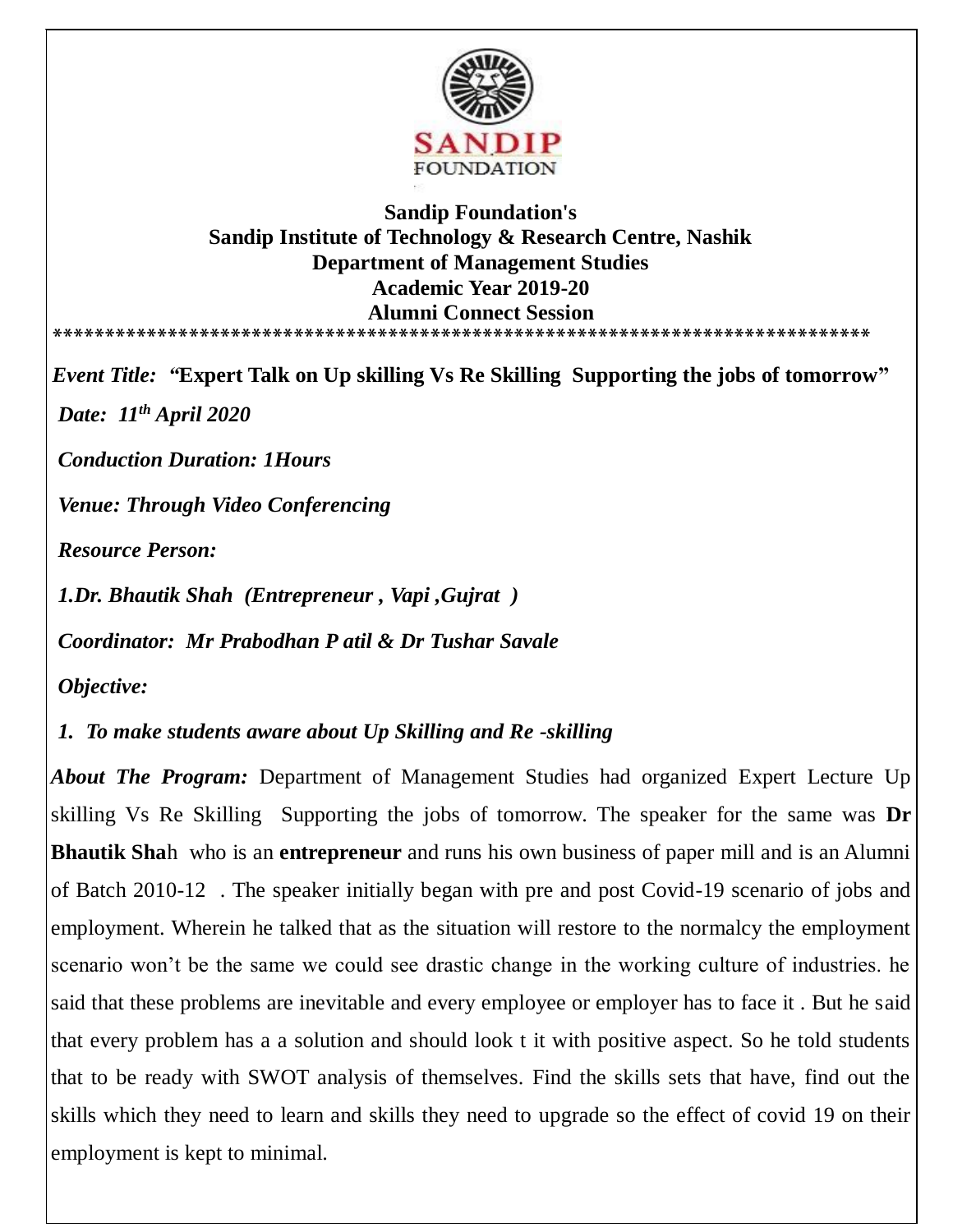## *Outcome:*

## *1. Students understood the importance of skilling and Re-skilling*

## *Photograph:*

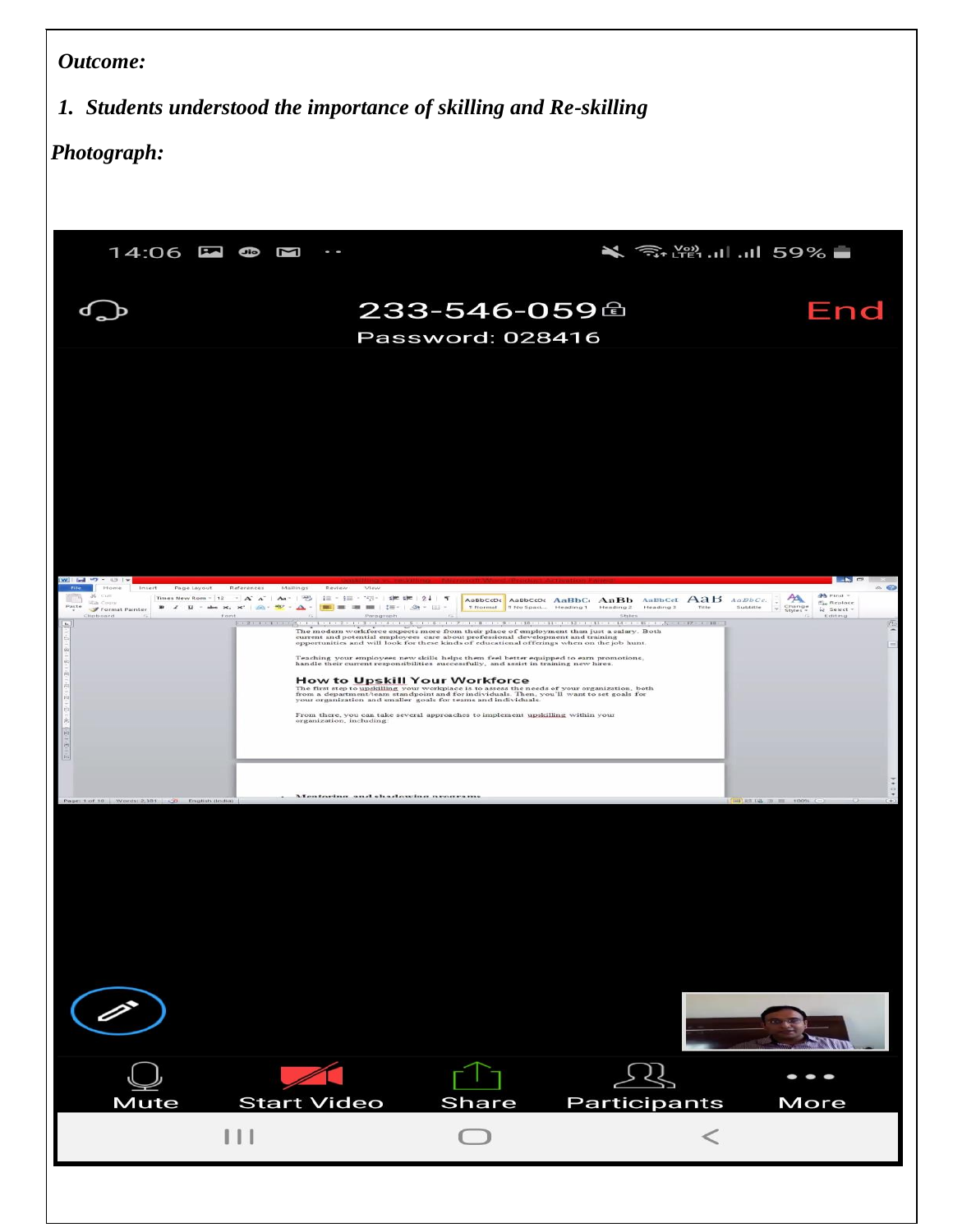